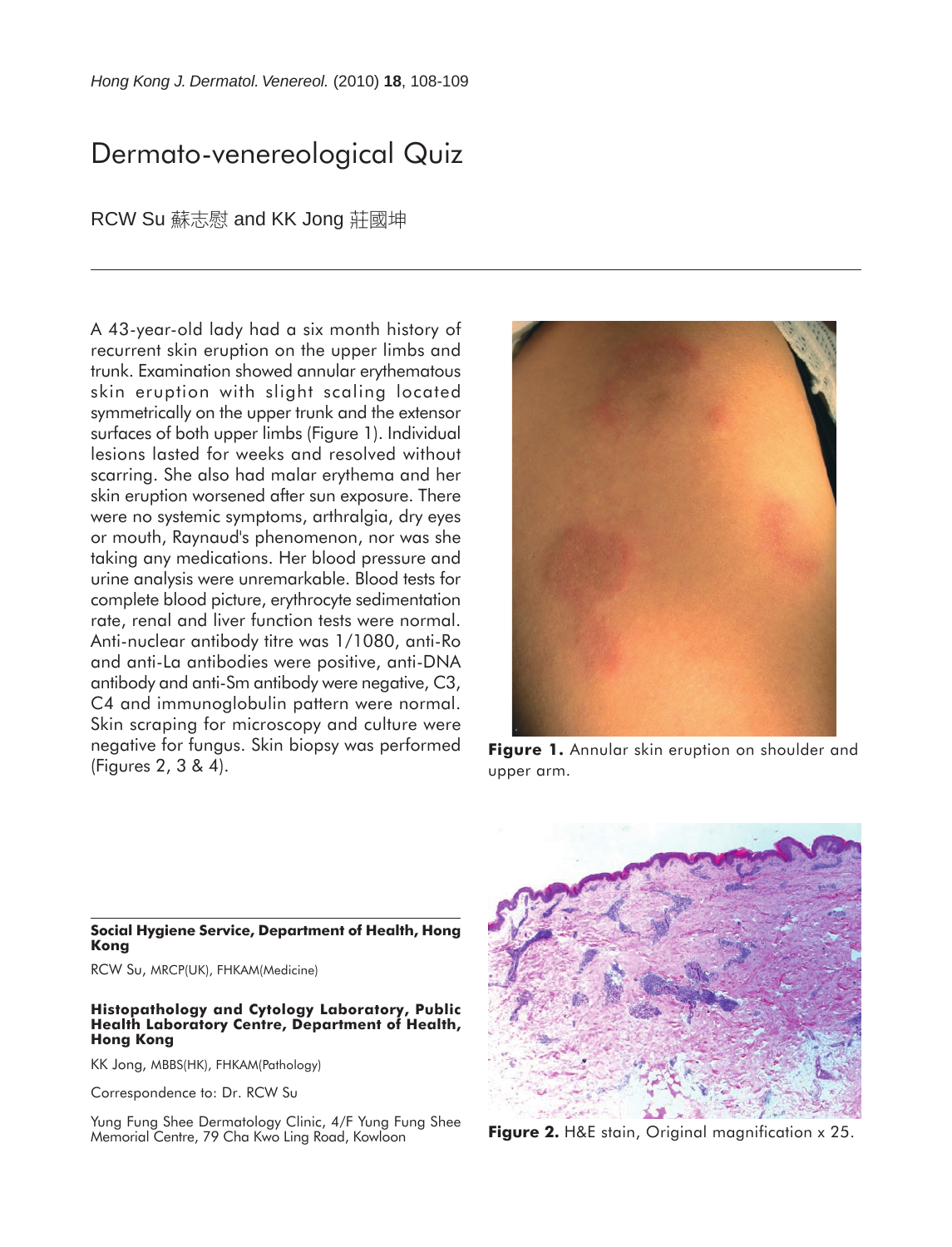

**Figure 3.** H&E stain, Original magnification x 400. **Figure 4.** H&E stain, Original magnification x 400.



## **Questions**

- 1) What is the most likely diagnosis for skin eruption on the upper limbs and trunk?
- 2) What are the differential diagnoses?
- 3) What histopathological findings are shown?
- 4) What systemic diseases may be associated with the skin eruption and positive anti-Ro antibody in serum?
- 5) What is the management for the skin eruption?